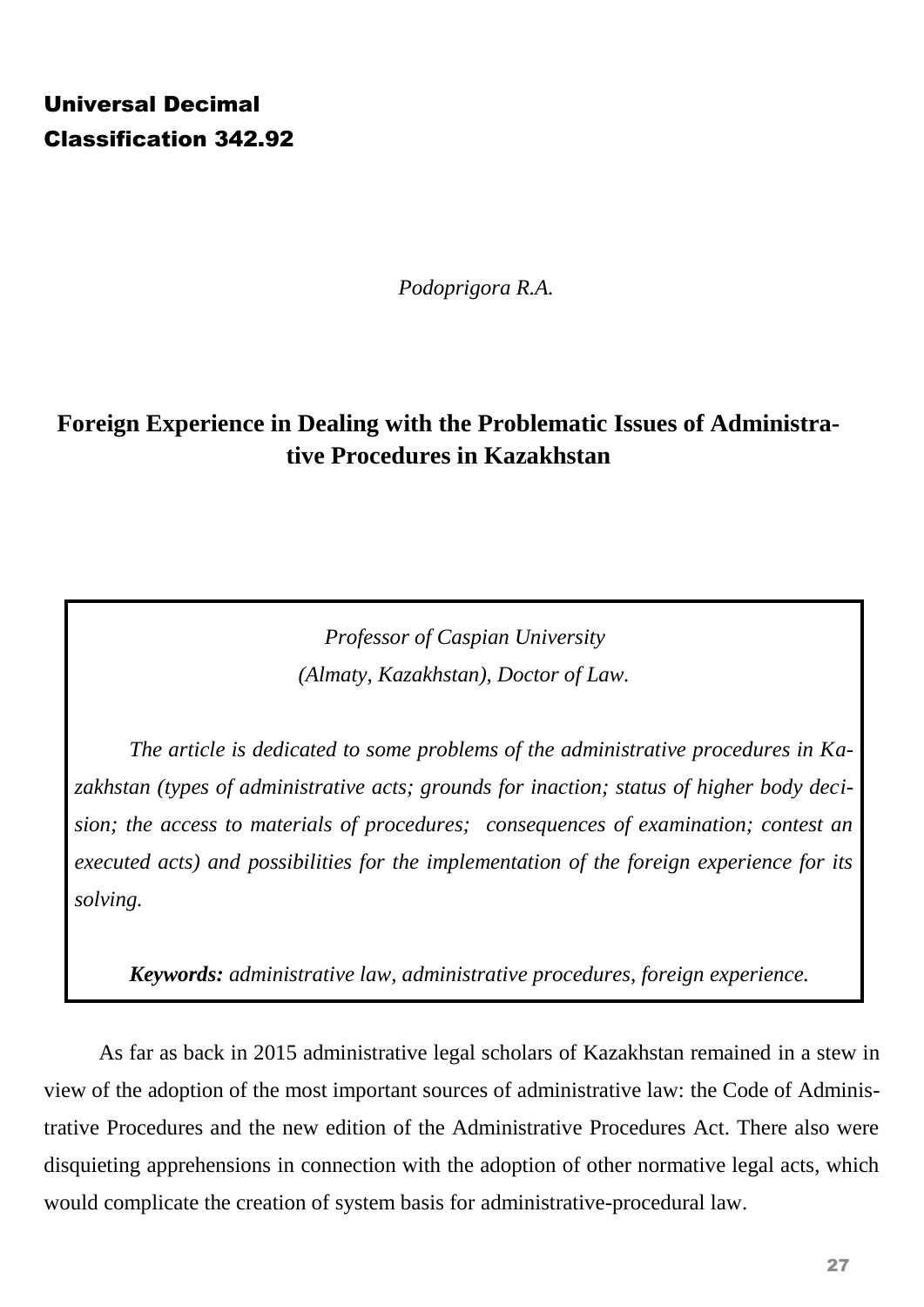Unfortunately, expectations came short of expectations in the first (joyful) case, and met expectations in the second (alarm) one.

The Law on Legal Acts was adopted in Kazakhstan on April 6,  $2016<sup>44</sup>$ . The law defines the system of the Republic of Kazakhstan legal acts, delimitates the legal status of normative legal acts and non-normative legal acts. Chapter 14 of the Law contains three articles (there are 67 articles in the Law) devoted to the legal acts of individual application. The articles contain general provisions on such acts; requirements for their registration; questions concerning entry into effect and loss of effect. It is clear that it is impossible to embody detailed procedural provisions in relation to the so-called administrative acts, as it is presented in the laws on administrative procedures that exist in other countries, just in three articles.

Entrepreneurial Code was passed in Kazakhstan on October 29, 2015<sup>45</sup>. The Code contains a certain number of provisions of a procedural nature, in particular with regard to authorizations and notifications, state control and supervision.

In addition, other recently passed normative legal acts, such as the Code of Civil Procedure from October 31, 2015, the Law of the Republic of Kazakhstan On Access to Information from November 16, 2015, the Law of the Republic of Kazakhstan On Self-regulation from November 12, 2015, partially touch upon the issues of administrative procedures.

On the contrary, the adoption of the new edition of the Administrative Procedures Act and the Administrative Procedure Code is postponed indefinitely. Whereas everybody talks about the importance of these laws, holds conferences and round tables. But informally, there is a resistance to its adoption and serious dissatisfaction of the state apparatus, in particular, in respect of the Administrative Procedures Act. And this is quite understandable: despite all the doubts about the effectiveness of good laws in the relevant political and legal environment and culture, a high-quality law on administrative procedures, in any case, might significantly change the format of relations between a citizen and the state apparatus.

Today the state apparatus is stuck. Despite a quite good and progressive legislation, issues about the effectiveness of public officials, the quality of their decisions, responsibility and corruption still remain.

 $^{44}$  The Law of the Republic of Kazakhstan On Legal Acts from the  $6^{th}$  of October 2016. Kazahstanskaja Pravda, April 8, 2016.

<sup>&</sup>lt;sup>45</sup> Entrepreneurial Code of the Republic of Kazakhstan from October 29, 2015. Gazette of the Parliament of the Republic of Kazakhstan, 2015, article 112.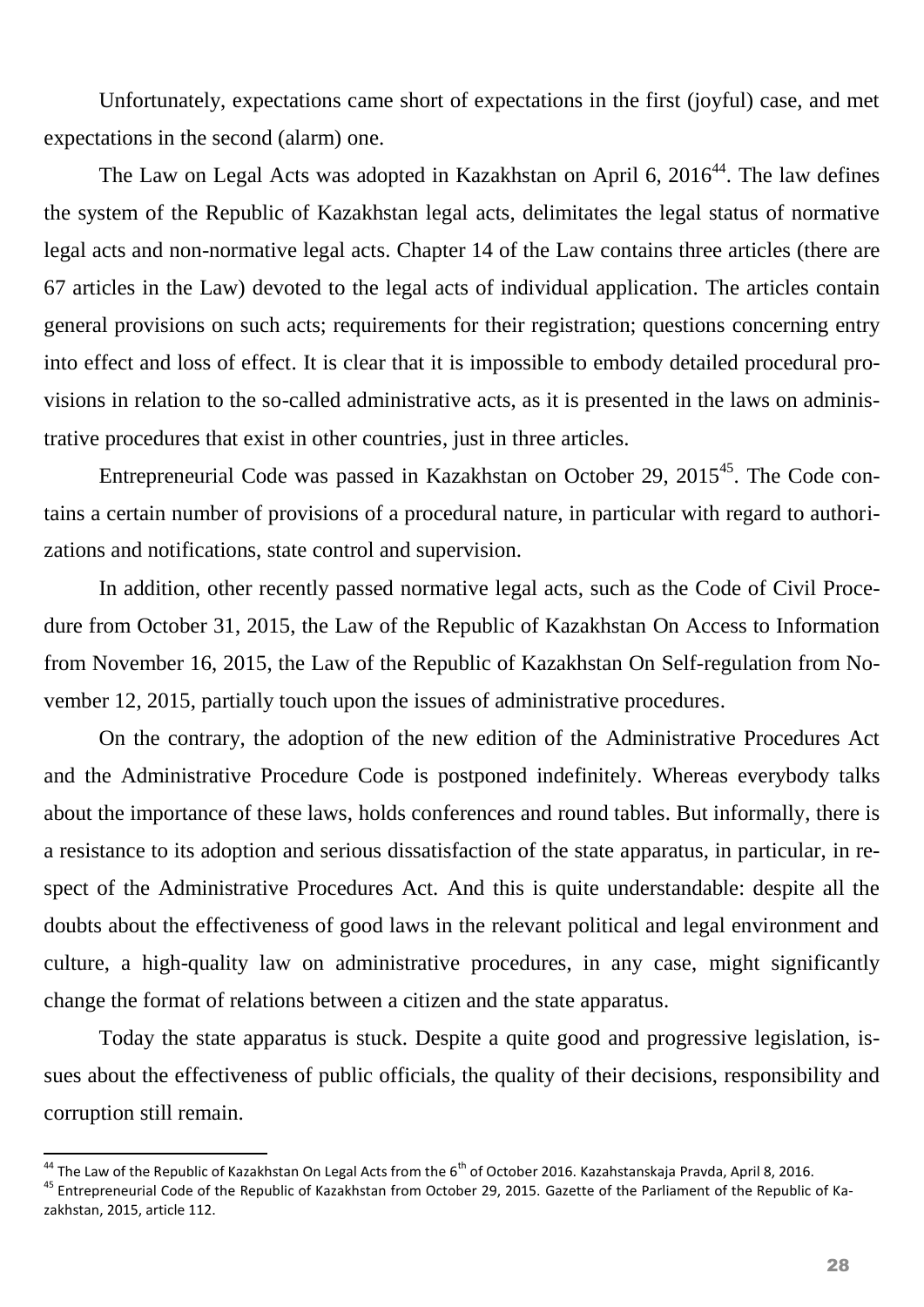There is an obvious lack of tried and tested ways of problems solution in the form of either new legislative acts, new state bodies or relatively new ones, such as e-government, epublic services, transfer of approaches adopted under corporate governance into public administration.

One of the solutions to the problems in public administration is seen as a bringing of foreign experience and resources: institutional, intellectual and financial.

If we slightly disregard administrative procedures we may detect that in recent years the Kazakh legal system has experienced a growing foreign influence, and in different forms.

So, in accordance with the Law of the Republic of Kazakhstan On Public Service<sup>46</sup> from November 23, 2015, state bodies, by the decision of an authorized commission, may hire foreign employees in accordance with the Labor Legislation of the Republic of Kazakhstan. At that, the foreign employees cannot occupy public posts and be public officials.

In accordance with the Constitutional Law of the Republic of Kazakhstan On the International Financial Centre Astana<sup>47</sup> from December 7, 2015, the established law of the Centre is based on the Constitution of the Republic of Kazakhstan, and consists of, among other sources, the Centre's acts that do not contradict the present Constitutional Law, which could be based on *the principles, norms and the case law of England and Wales and (or) the standards of the world's leading financial centers* and which are taken by the Centre bodies within the powers that are provided by the present Constitutional Law.

One may think about this foreign influence in different ways. Sometimes the borrowings from abroad deserve criticism because are brought without taking into account either the features of a country of origin or a recipient country.

But disuse of foreign experience is also wrong. And the Administrative Procedures Legislation is a very striking example of the need for such a use. Today, many solutions to the issues of the Kazakhstan managerial precedents can be found in a foreign legislation. It is significant that there is an experience of the former Soviet countries which are similar to us in the legal culture and traditions concerning the matters of legal regulation of administrative proce-

 $^{46}$  Gazette of the Parliament of the Republic of Kazakhstan, 2015, article 153.

<sup>47</sup> Kazahstanskaja Pravda, December 9, 2015.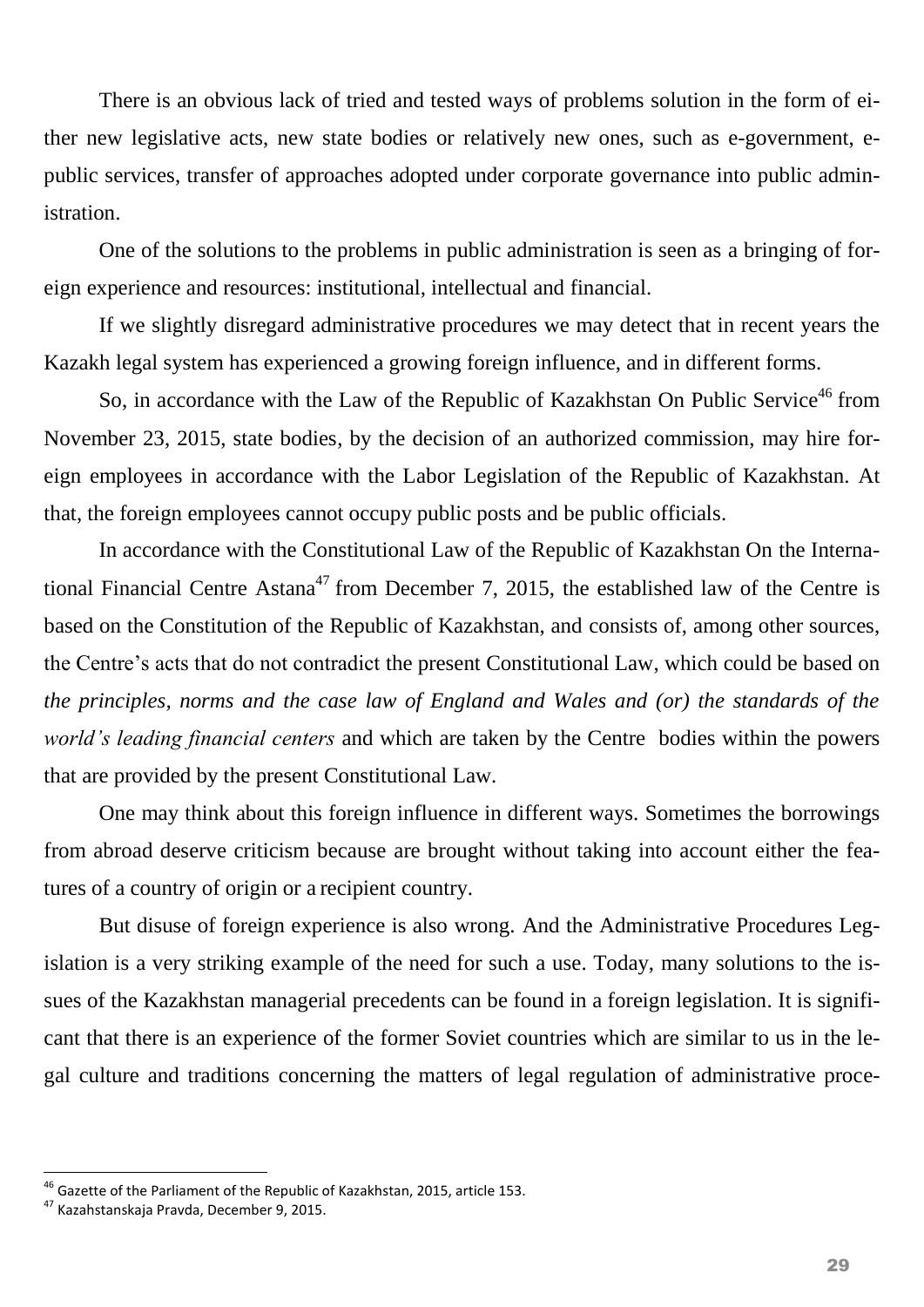dures. And indeed, the very acts on administrative procedures are the invention of the continental system, but not the law of England and Wales.

The content of the modern acts on administrative procedures, in particular, adopted in the post-Soviet countries obviously shows significant use of provisions of the legislation of the countries that adopted the procedural laws in the last century (maybe it is not so noticeable in the case of the Republic of Belarus). There are a few of own inventions and mostly they relate to the technologization of administrative functions. That is why, principles of administrative procedures, types of administrative acts, the power of discretion and many other classic procedural issues are transmitted from existing acts or with a high degree of certainty might be transmitted in the case of preparation of such acts in the countries where they do not exist.

As part of this publication, I would like to draw your attention to some problematic issues that arise in the course of Kazakhstan's law enforcement practice and are accompanied by constant disputes, although the solution to the issues and help in resolving the disputes can be found in foreign legislation. All this once again proves the value of foreign borrowing in this case.

*1. Kinds of administrative acts*. Contemporary Kazakhstan legislation presumes that acts can only be written. In accordance with paragraph 19 of article 1 of the Law on Legal Acts, a legal act is an official document in written form that contains legal rules or individual legal instructions adopted at the national referendum or by authorized bodies. Normative legal acts and non-normative legal acts (among which we also include administrative acts) are in the same manner defined in the law as written official documents.

Besides, the Supreme Court of the Republic of Kazakhstan in one of its regulatory resolution defined that a demand of a public individual or a public official, which is not in a form of decision, in particular, in a form of an oral demand, should be considered as an action<sup>48</sup>.

The foreign legislation specifically highlights various forms of acts (written, oral, tacit ones). Apart the acts, the laws on administrative procedures specifically describe actions and inactions. There is a similar situation with insignificant acts. There are special articles describ-

<sup>&</sup>lt;sup>48</sup> Regulatory resolution of the Supreme Court of the Republic of Kazakhstan from December 24, 2010 On some Issues of Application by Courts the Norms of Chapter 27 of the Civil Procedure Code of the Republic of Kazakhstan || Newsletter of the Supreme Court of the Republic of Kazakhstan, no. 1, 2011.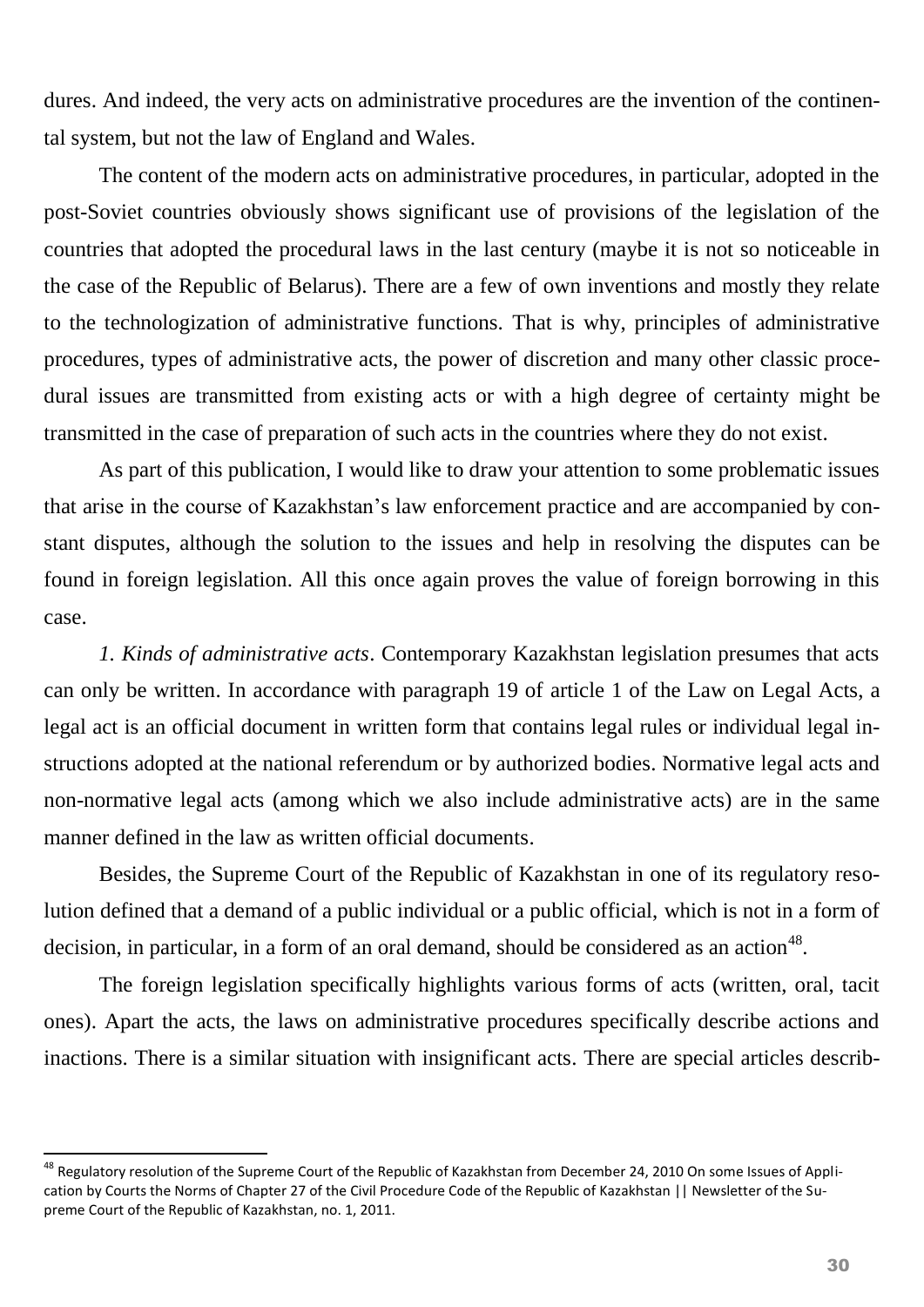ing an insignificant act and the consequences of its adoption<sup>49</sup>. In Kazakhstan, such acts still have been being referred and discussed only in textbooks.

### *2. Ground for an inaction.*

 $\overline{a}$ 

Very often, in the Kazakhstan practice, the ground for inaction, bureaucracy, unwillingness of a public body or official to make a decision is a reference to the fact that the issue is unsettled by law or other normative legal act, lack of the mechanism for application, unpublished by-law, etc. Despite the existing legal possibilities, natural or legal persons may not get permission, license or resolve other issues for years because of such reference.

The foreign legislation contains the rules which state that the lack of proper regulation by law, the lack of a mechanism and other similar circumstances are not the grounds for nonapplication of law norms.

So, for example, paragraph 10 of article 15 of the Administrative Procedure Law of Latvia from October 25, 2001 stipulates that an institution and court do not have the right to refuse settlement of an issue on the basis that this issue is not regulated by law or another external regulatory enactment. They do not have the right to waive application of a law norm on the grounds that the law norm does not provide for an application mechanism, is imperfect or that other regulations which regulate the law norm in more accurate way have not been issued. This does not apply only to the case when an institution that has to apply the law norm or in any other way participate in its application is not created and does not operate<sup>50</sup>. The Latvian law calls this approach "Prohibition of legal obstruction of institutions and courts".

*3. The status of decisions of higher bodies concerning a complaint against an administrative act.*

There is no single opinion, what is the status of the decision on a complaint against an administrative act, especially if the complaint is not met, in the Kazakhstan judicial practice. Relatively recently, it has become clear that both an initial decision and the decision of a higher body can be challenged in the court: in accordance with paragraph 15 of the above-mentioned regulatory resolution of the Supreme Court, at the applicant's disagreement with the decision of

<sup>&</sup>lt;sup>49</sup> Articles 62 and 63 of the Law of the Republic of Armenia On the Principles of Administration and Administrative Court Proceedings from February 18, 2004 || Collection of Legislation on Administrative Procedures. – Almaty, Representation of the German Society for International Cooperation (GIZ) in Kazakhstan, 2013, p. 107.

<sup>50</sup> Collection of Legislation on Administrative Procedures – Almaty, Representation of the German Society for International Cooperation (GIZ) in Kazakhstan, 2013, p. 257.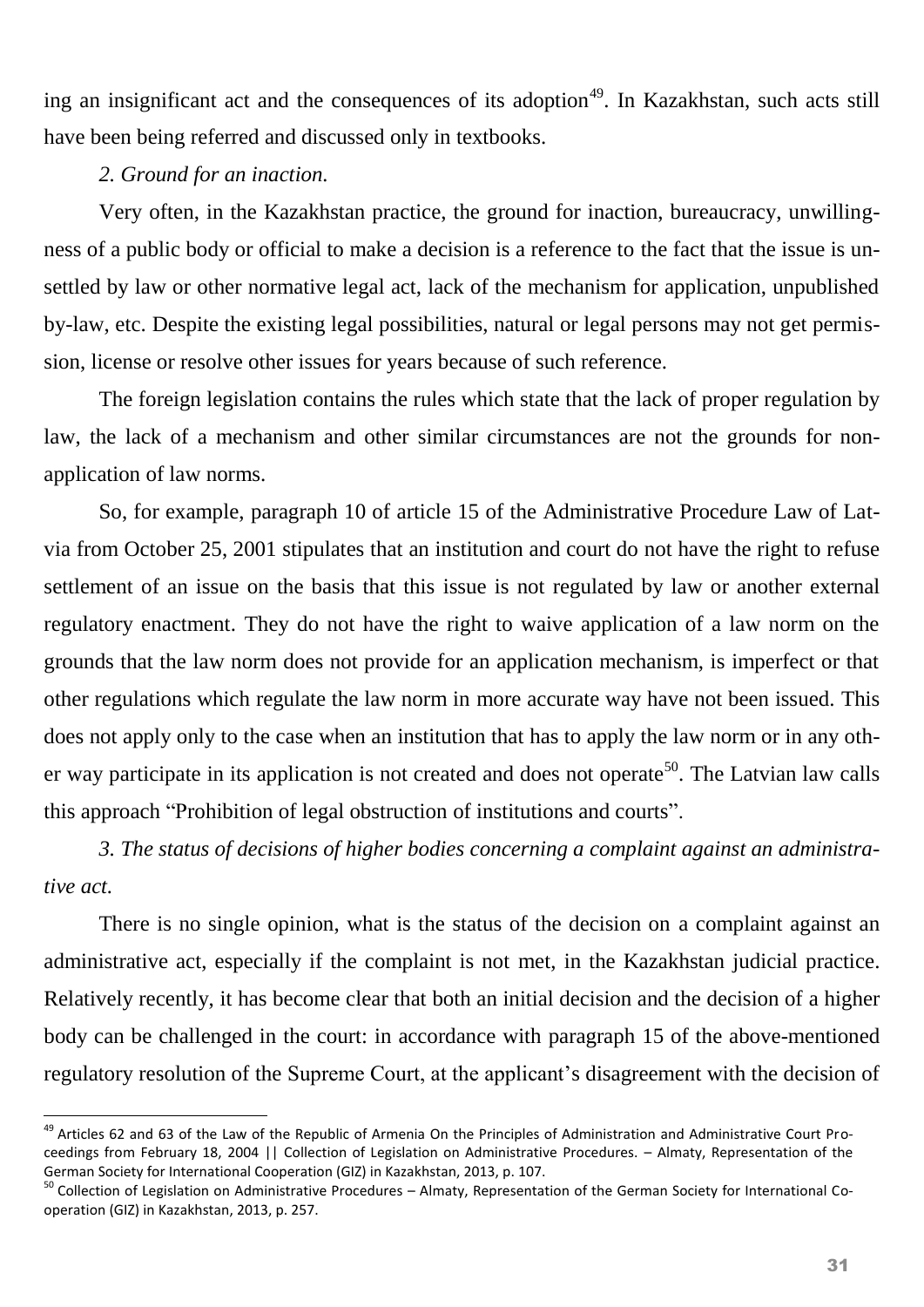a higher state body, local self-government body or a higher office holder either the decision of the higher state body, the local self-government body, the higher office holder or the decision of a lower state body, local self-government body, actions (inaction) of the office holder or public official shall be subject to appeal to court.

However, in practice, there are frequent situations where state bodies or courts do not consider the decision of a higher body as an independent act.

Foreign laws on administrative procedures indicate quite clearly that a higher body's decision is also an administrative act. So, in accordance with article 202 of the General Administrative Code of Georgia from June 25, 1999, a decision on considering of a complaint taken by an administrative body is an individual administrative-legal act and shall meet the requirements to individual legal act that are established by the  $Code^{51}$ .

### *4. The right to acquaintance with an administrative procedure process*

In the present conditions, when the taking of acts is being typified and technologized, the issue gets particular relevance. An addressee of an administrative act rarely has an opportunity to check the status of the issue or affect the decision by providing additional documents or explanations. After a set period of time, he receives a positive or negative response.

In our opinion, foreign acts contain very important articles or even sections on the rights of a participant of administrative proceedings to familiarize with the case materials.

Moreover, the legislations of other states contain provisions on that prior to the issuance of an administrative act the applicant must be heard. For example, in accordance with paragraph 1 of article 40 of the Law of the Republic of Estonia from June 26, 2011 On Administrative Procedures of the Republic of Estonia, prior to the issuance of an administrative act the administrative body shall provide the process's participant the possibility of submission opinions and objections on the case in written, oral or other convenient form<sup>52</sup>.

Paragraph 1 of article 8 of the Law of the Republic of Finland from June 10, 2003 On Administrative Procedures provides that an administrative authority, within its competence,

<sup>&</sup>lt;sup>51</sup> Collection of Legislation on Administrative Procedures – Almaty, Representation of the German Society for International Cooperation (GIZ) in Kazakhstan, 2013, p. 248.

<sup>&</sup>lt;sup>52</sup> Collection of Legislation on Administrative Procedures – Almaty, Representation of the German Society for International Cooperation (GIZ) in Kazakhstan, 2013, p. 430.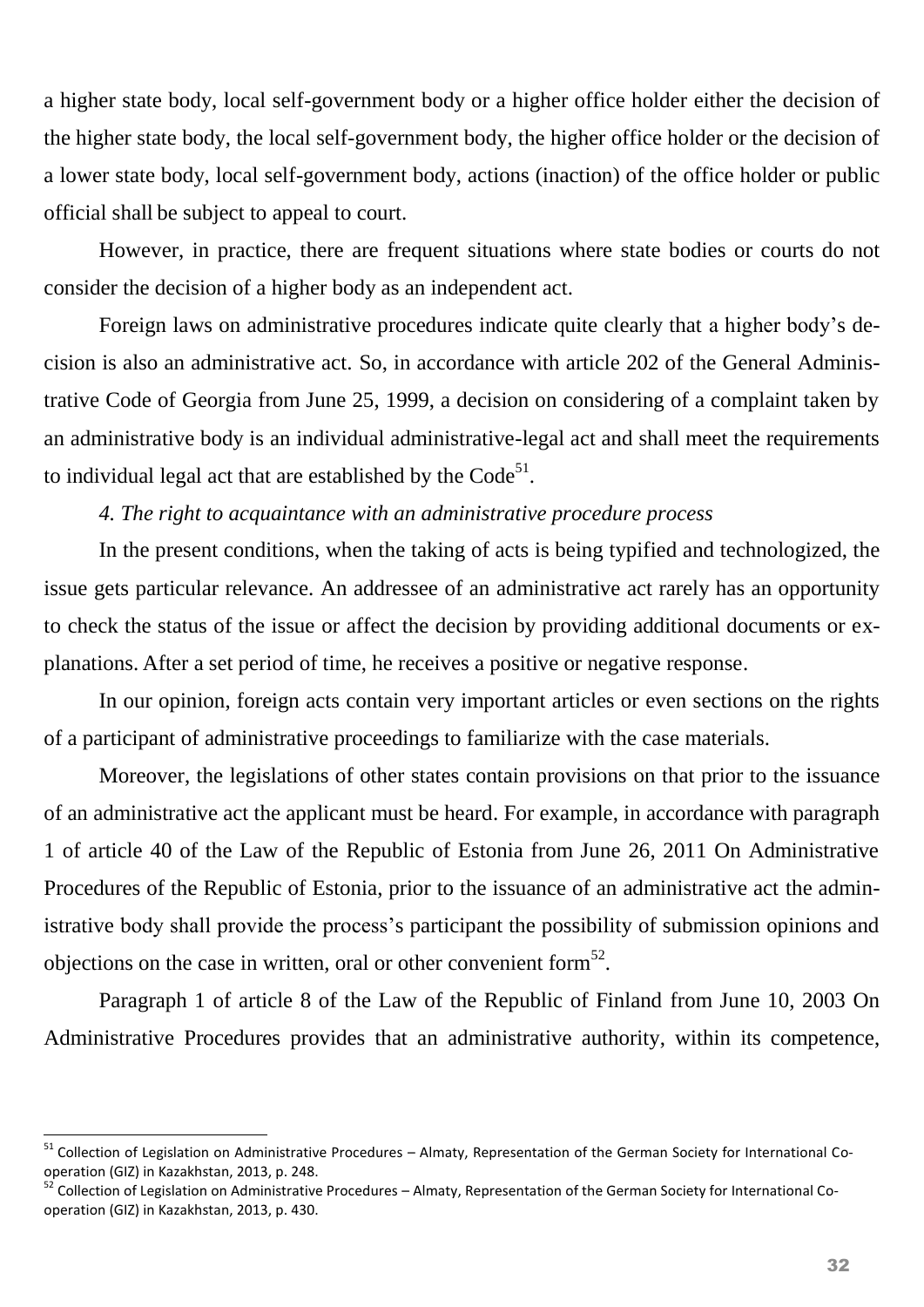shall provide to the interested party necessary advice in relation to decisions of administrative cases, as well as answer questions and queries regarding services $^{53}$ .

*5. Status and consequences of an examination.*

There is a problem in Kazakhstan's practice. It is when the decisions of a state body are based on examination results. If the examination is negative, the state body states that it cannot do anything. In its turn it is impossible to appeal expert opinions because their status is not defined, as well as the status of experts or expert institutions.

For example, in accordance with paragraph 1 of the Law of the Republic of Kazakhstan from October 11, 2011 On Religious Activity and Religious Associations<sup>54</sup>, the denial of state registration of a religious association is made in cases when the association, that is being founded, is not recognized as a religious association on the basis of religious examination results. When challenging the acts of refusal, the justice agency states that at the negative result of religious expertise it has no choice and is bound to the result of this examination. Then it offers to appeal the results. Moreover, in accordance with the appropriate Standard of public services, in cases of disagreement with the results of provided public service, the service taker has the right to go to court<sup>55</sup>. The courts also refuse to hear cases on challenging the results of religious examination upon the pretext that disputes connected to expert opinions are not public-legal and they do not have the right to evaluate an expert opinion for the legality or unlawfulness.

Foreign legislation has made an approach which consists in the fact that examination results are not binding for an administrative authority in an administrative and procedural proceedings. For example, article 25 of the General Administrative Code of Georgia states that except as expressly recognized herein, the conclusion of a public expert is not mandatory for an administrative body. Failure to take into account the conclusion must be justified<sup>56</sup>. The administrative body shall assess the expert opinion along with the other evidences collected in the

<sup>&</sup>lt;sup>53</sup> Collection of Legislation on Administrative Procedures – Almaty, Representation of the German Society for International Cooperation (GIZ) in Kazakhstan, 2013, p. 367.

 $54$  Gazette of the Parliament of the Republic of Kazakhstan, 2011, no. 17, article 135.

**<sup>55</sup>** Standard of the state service "Carrying Out of a Religious Expertise", approved by the Order from the Minister of Culture and Sport from April 23, 2014. ||Informational-legal system of normative legal acts of the Republic of Kazakhstan "Ədilet".

<sup>&</sup>lt;sup>56</sup> Collection of Legislation on Administrative Procedures – Almaty, Representation of the German Society for International Cooperation (GIZ) in Kazakhstan, 2013, p. 204.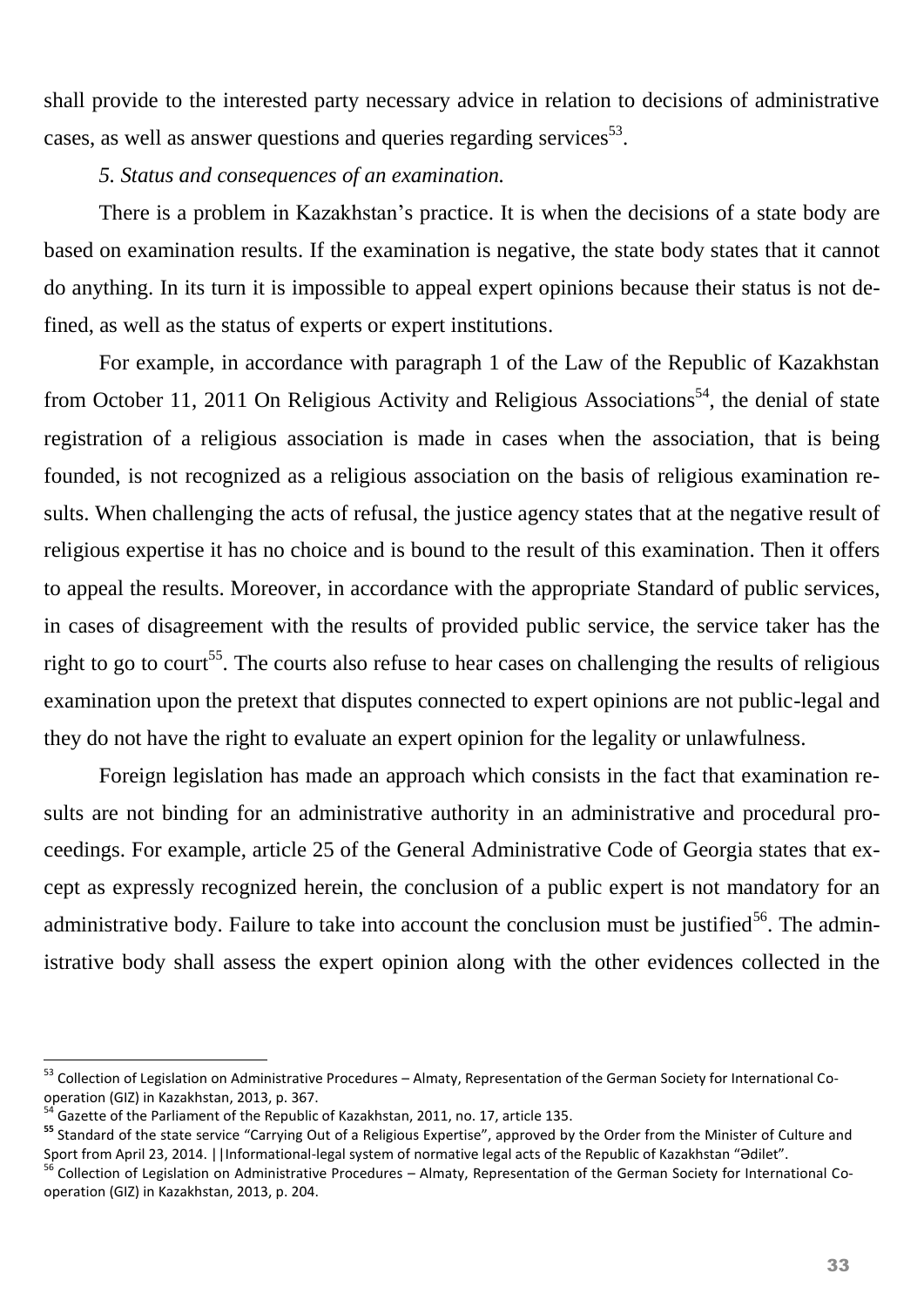course of proceedings and eventually the act, in connection with the publication of which there was the examination, is contested.

#### *6. Contestation of executive acts.*

In Kazakhstan there is a contradictory situation with respect to contesting performed acts. In practice, performed acts are contested in courts. However, according to paragraph 11 of Regulatory Resolution of the Supreme Court from December 24, 2010 On some Issues of Application by Courts the Norms of Chapter 27 of the Civil Procedure Code of the Republic of Kazakhstan", a decision of a state body, local self-government body in the form of an individual legal act can be appealed, if such an act does not cease to have effect due to the execution of instructions (claims) contained in it.

In the situations where this issue is touched, foreign laws say that an administrative act may be also contested in the case if it has already been performed or otherwise lost its effect. So, in accordance with paragraph 1 article 82 of the Administrative Procedural Law of Latvia from October 25, 2001, an administrative act that has been performed or lost its effect may be contested in the following cases:

Decision on the legitimacy of an administrative act is needed for protection of a person's rights;

- for demand of compensation;

- for prevention of the recurrence of similar cases $57$ .

In addition to the problems in the field of administrative procedures, of course, there are many other. And it is hard to find the solutions in the foreign legislation. For example, when it comes to administrative acts issued by the so-called advisory bodies in circumvention of the current state bodies or by quasi-public agencies (unless you use a broad approach, as, for example, in the Act of the Federal Republic of Germany from May 25, 1976 On Administrative Procedures of the Federal Republic of Germany, where an administrative authority is seen as any institution carrying out public administration tasks<sup>58</sup> or in the General Administrative Code of

<sup>&</sup>lt;sup>57</sup> Collection of Legislation on Administrative Procedures – Almaty, Representation of the German Society for International Cooperation (GIZ) in Kazakhstan, 2013, pp. 276-277.

<sup>58</sup> lbid. p. 152.